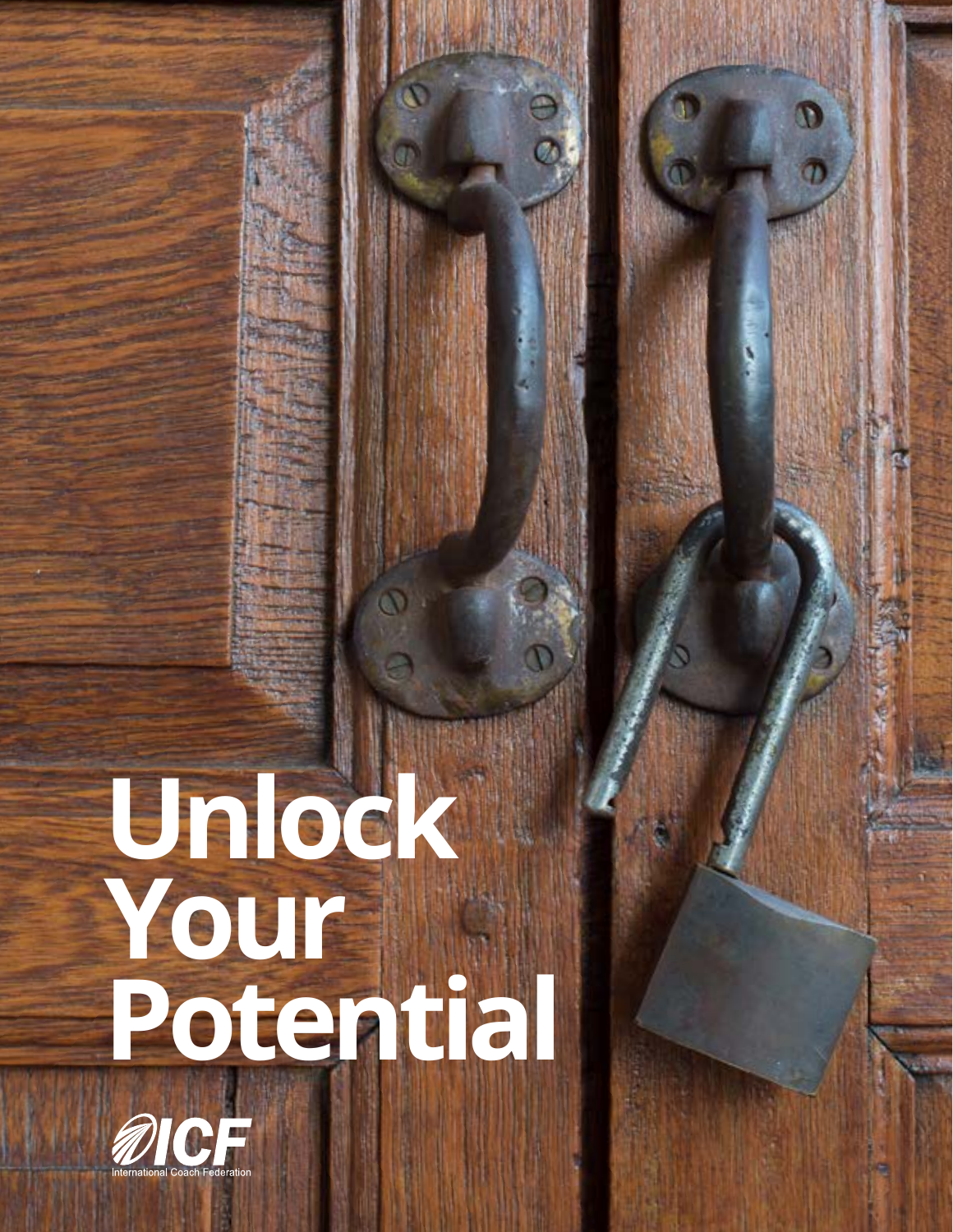#### **What do you want to accomplish?**

**What would you start today if you knew you could not fail?** 

#### **What's holding you back from achieving your goals?**

Everyone has goals they want to reach, challenges they are striving to overcome, ideas that need a road map and times when they feel stuck.

A growing number of individuals are turning to professional coaching for support in identifying and living out their vision and purpose so they can be the best versions of themselves. Partnering with a professional coach can unlock your potential and set you on the path to thriving personally and professionally.

As the world's largest organization of professionally trained business and personal coaches, the International Coach Federation (ICF) is committed to setting high standards for the industry, advancing the art and science of coaching, and helping clients get the most out of their partnership with a professional coach.

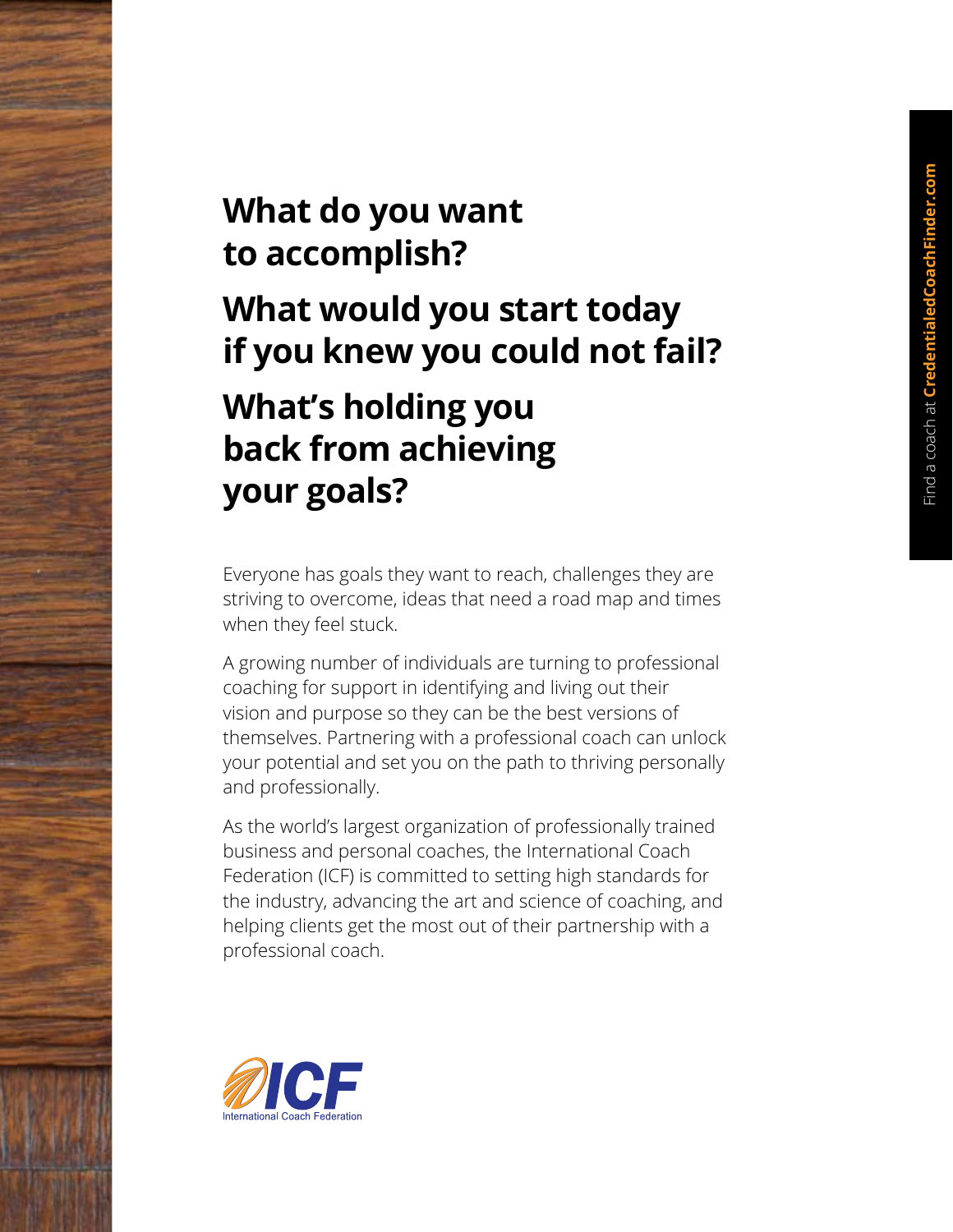## **What is coaching?**

ICF defines coaching as partnering with clients in a thought-provoking and creative process that inspires them to maximize their personal and professional potential. Coaching is a client-driven process. The coach's responsibility is to:

- Discover, clarify and align with what the client wants to achieve
- Encourage client self-discovery
- Elicit client-generated solutions and strategies
- Hold the client responsible and accountable

The coaching process helps clients improve their outlook on work and life, while improving their leadership skills and unlocking their potential.

"What most impresses me about my coach is his level of energy and enthusiasm. He shows these two characteristics in every coaching session. His listening and questioning skills help me and my team—discover new insights and develop strategies for future development. In his coaching sessions, he creates a safe, comfortable and engaging environment. His integrity, energy, openness and humor make him an empowering coach."

Drago Dervarič, CEO *Saubermacher & Komunala D.O.O.*

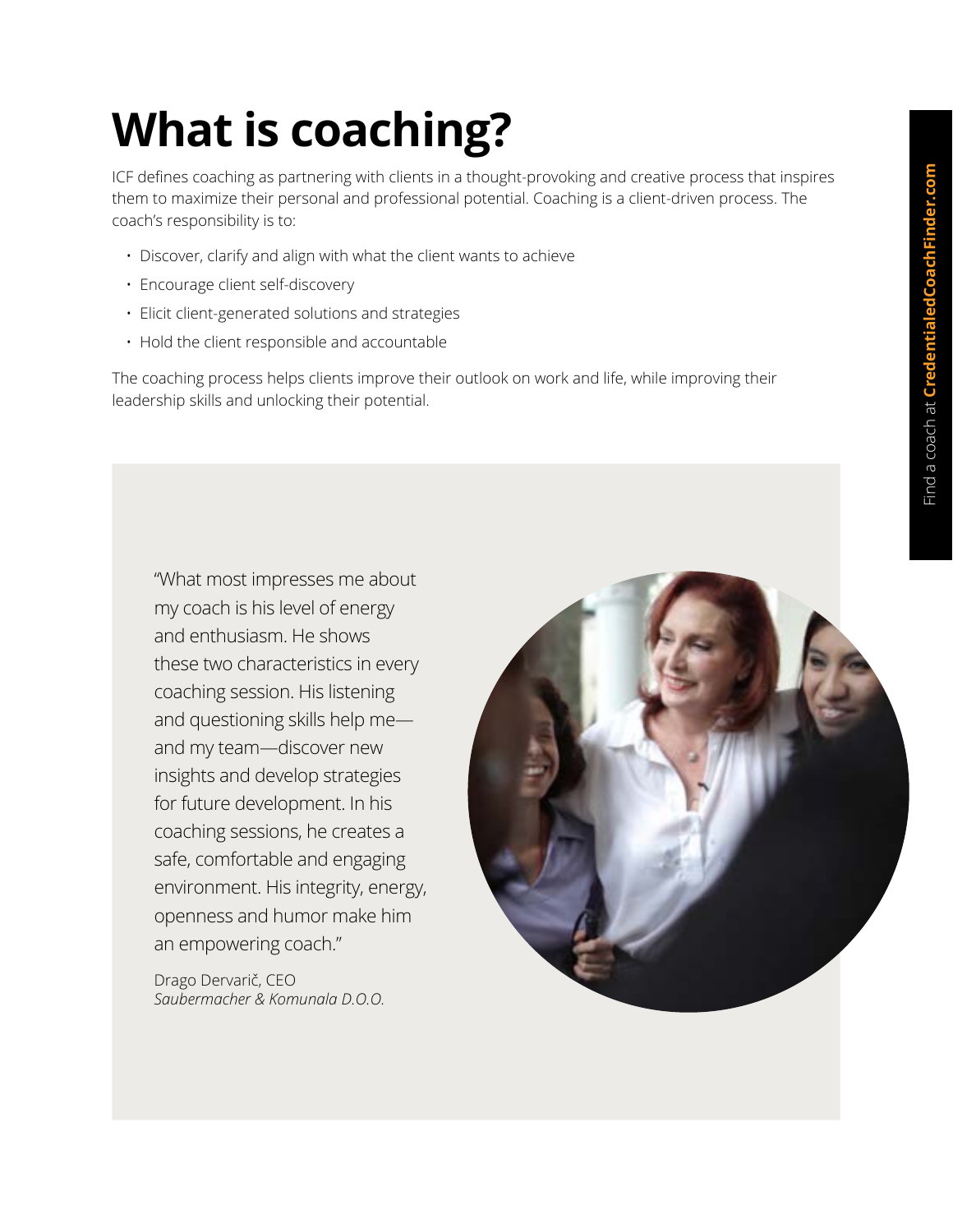"Coaching is a guided process where somebody helps you through the power of questions and active listening come to your own conclusions. You help to get your own answers, and these are the best answers because you are the expert for yourself. I think coaching is the leadership style of the future."

—Janez Hudovernik, Associate Certified Coach (Slovenia)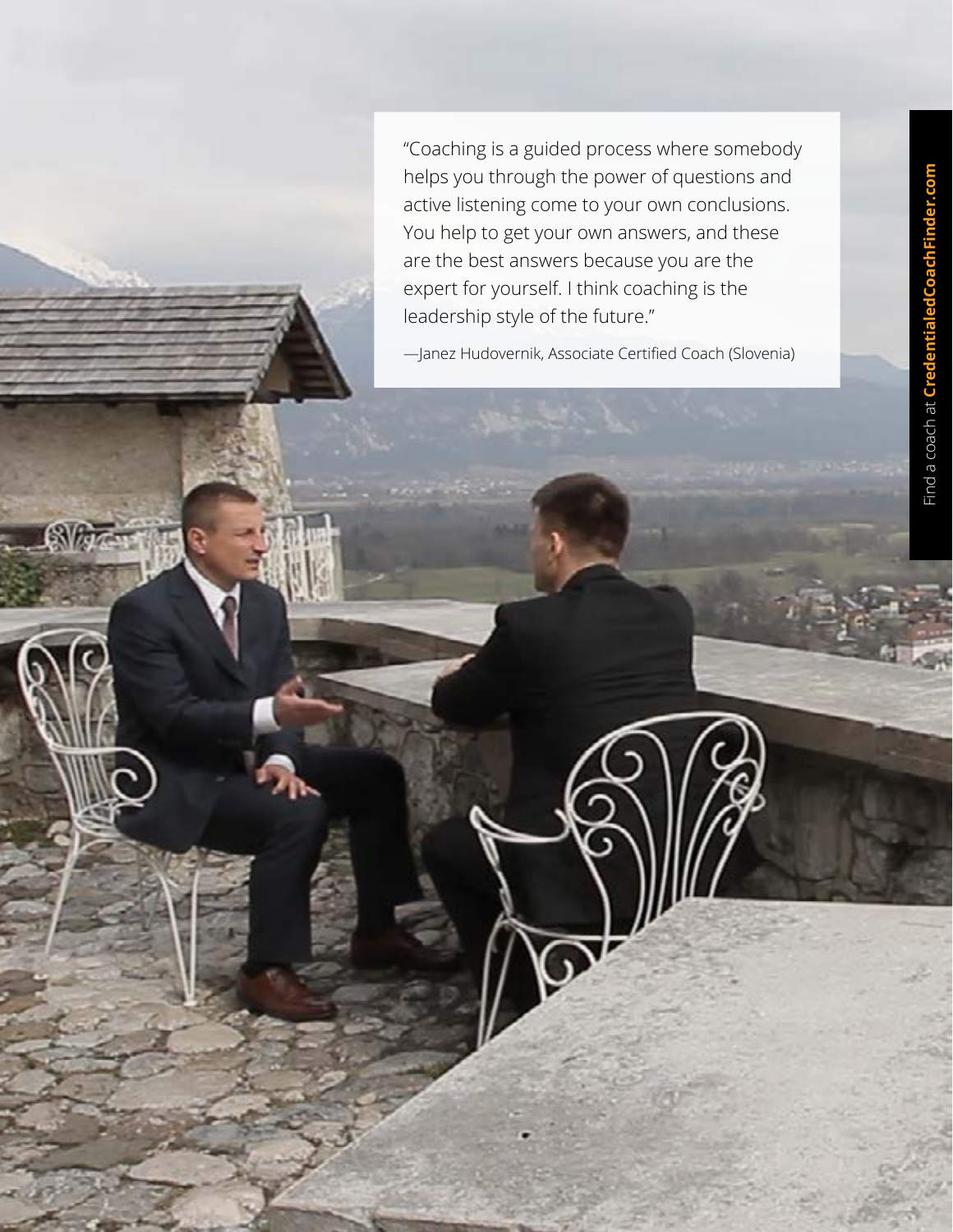#### **How is coaching distinct from other service professions?**

Professional coaching focuses on setting goals, creating outcomes and managing personal change. Sometimes it's helpful to understand coaching by distinguishing it from other personal or organizational support professions.

**• Therapy:** Therapy deals with healing pain, dysfunction and conflict within an individual or in relationships. The focus is often on resolving difficulties arising from the past that hamper an individual's emotional functioning in the present, improving overall psychological functioning, and dealing with the present in more emotionally healthy ways.

Coaching, on the other hand, supports personal and professional growth based on self-initiated change in pursuit of specific actionable outcomes. Coaching is future-focused, and the coaching relationship emphasizes action, accountability and follow-through.

**• Consulting:** Individuals or organizations retain consultants for their expertise. While consulting approaches vary widely, the assumption is the consultant will diagnose problems and prescribe and, sometimes, implement solutions.

With coaching, the assumption is that individuals or teams are capable of generating their own solutions, with the coach supplying supportive, discovery-based approaches and frameworks.

**• Mentoring:** A mentor is an expert who provides wisdom and guidance based on his or her own experience. Mentoring may include advising, counseling and coaching.

The coaching process does not include advising or counseling, and focuses instead on individuals or groups setting and reaching their own objectives.

- **• Training:** Training programs are based on objectives set out by the trainer or instructor. Though objectives are clarified in the coaching process, they are set by the individual or team being coached, with guidance provided by the coach. Training also assumes a linear learning path that coincides with an established curriculum. Coaching is less linear, without a set curriculum.
- **• Athletic Development:** Though sports metaphors are often used, professional coaching is different from sports coaching. The athletic coach is often seen as an expert who guides and directs the behavior of individuals or teams based on his or her greater experience and knowledge.

Professional coaches possess these qualities, but their experience and knowledge of the individual or team determines the direction. Additionally, professional coaching does not focus on behaviors that are being executed poorly or incorrectly. Instead, the focus is on identifying opportunity for development based on individual strengths and capabilities.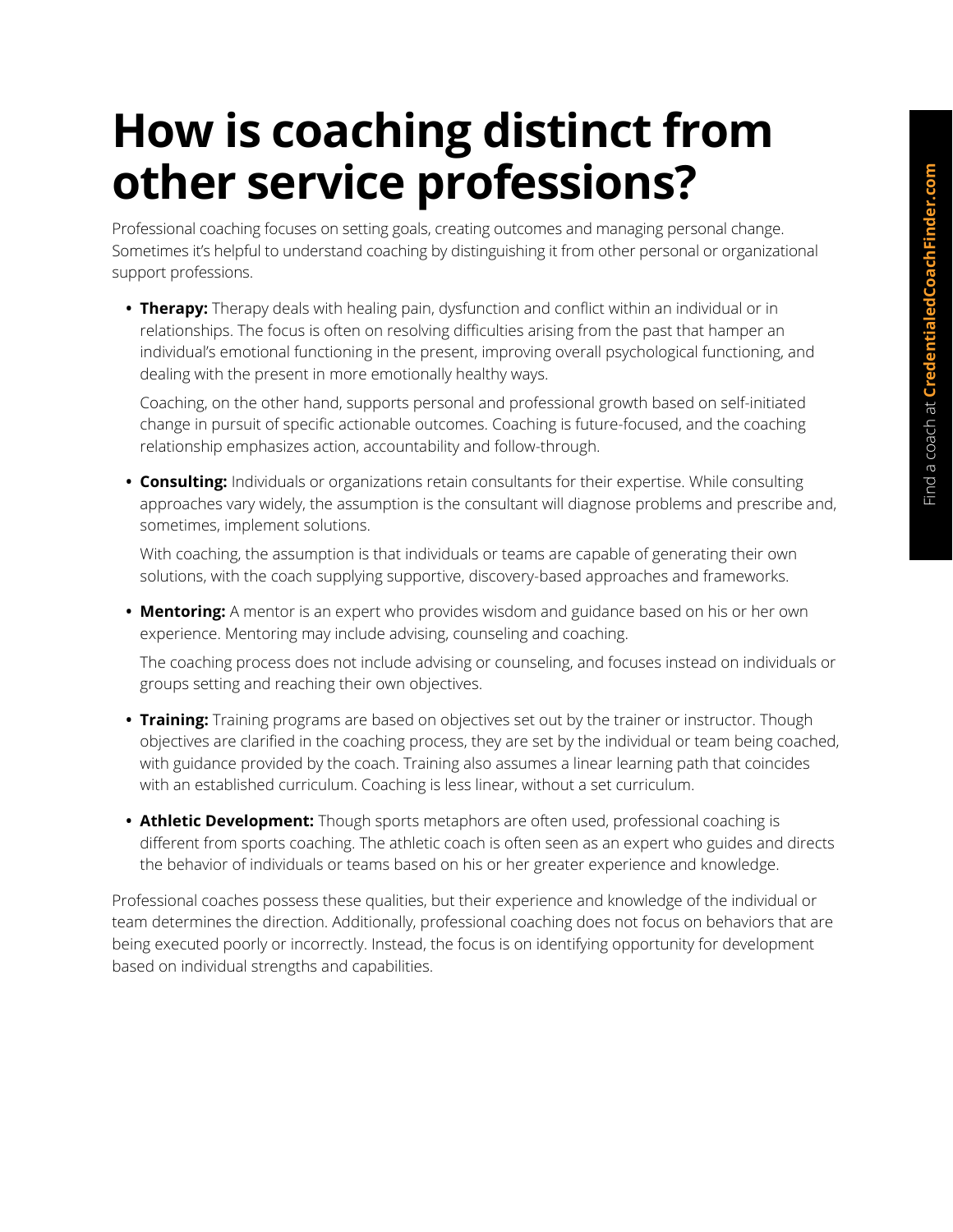"I love helping people work through things that have kept them stuck, have kept them staying small, have kept them from living to their fullest potential. And now I have the opportunity to help other people who are like me, well educated, trained professionals who have invested a lot in a career, and I can help them to put all the pieces together and get in touch with what it is they really want to do. And help them through the transition so they can live the rest of their life really fulfilled."

—Julia Mattern, ICF Professional Certified Coach (USA)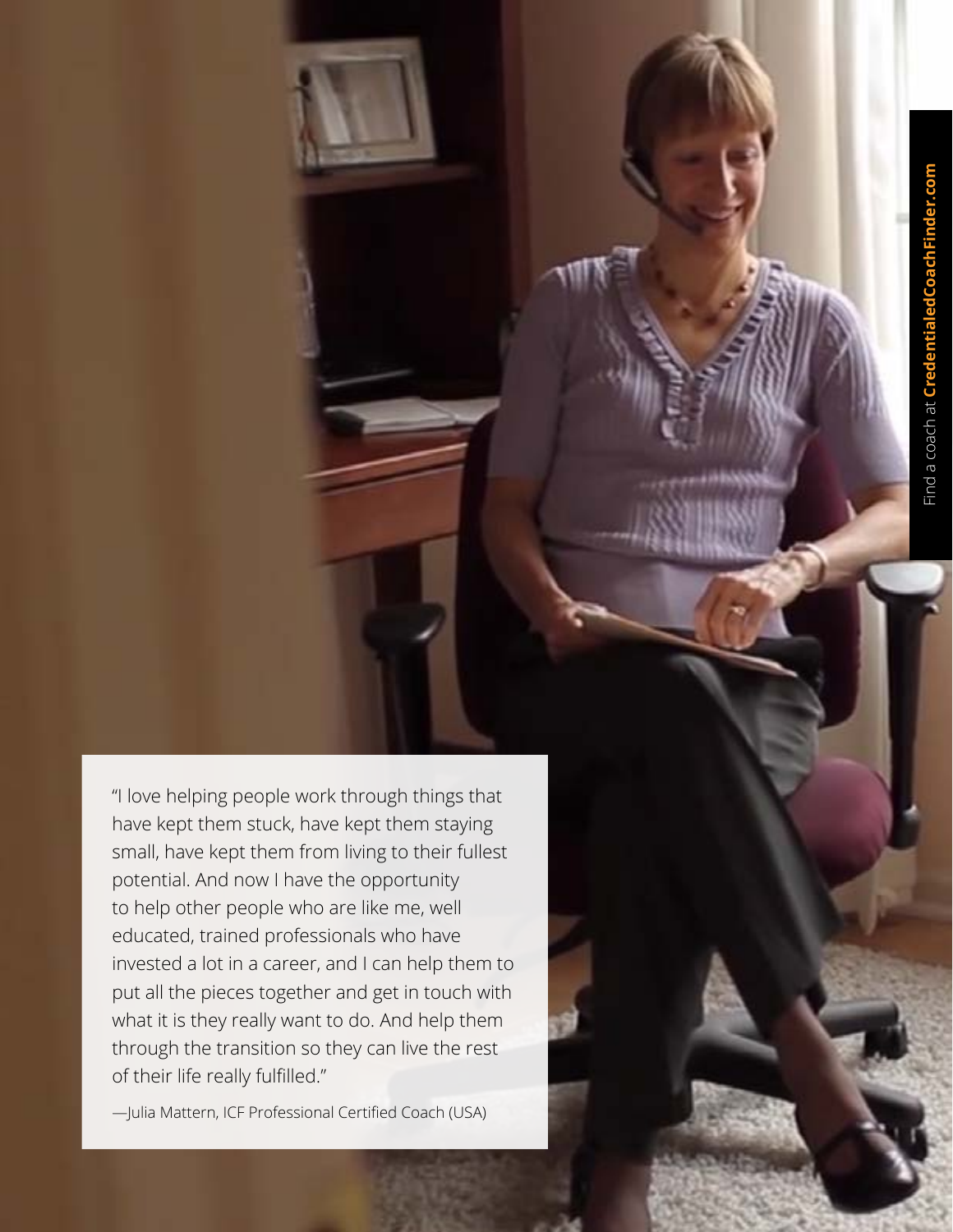#### **Why should I partner with a coach?**

If you want to take advantage of an opportunity or challenge, feel "stuck" on the path to achieving your goals or simply believe there is something more to discover in your personal or professional life, partnering with a professional coach could benefit you.

Coaching clients who responded to the **2017 ICF Global Consumer Awareness Study** reported positive coaching impacts including:

- Improved communication skills
- Increased self-esteem/self-confidence
- Increased productivity
- Optimized individual/team work performance
- Improved work/life balance
- Increased well-being
- Improved business management strategies
- Expanded professional career opportunities
- Accelerated on-boarding into a new professional role

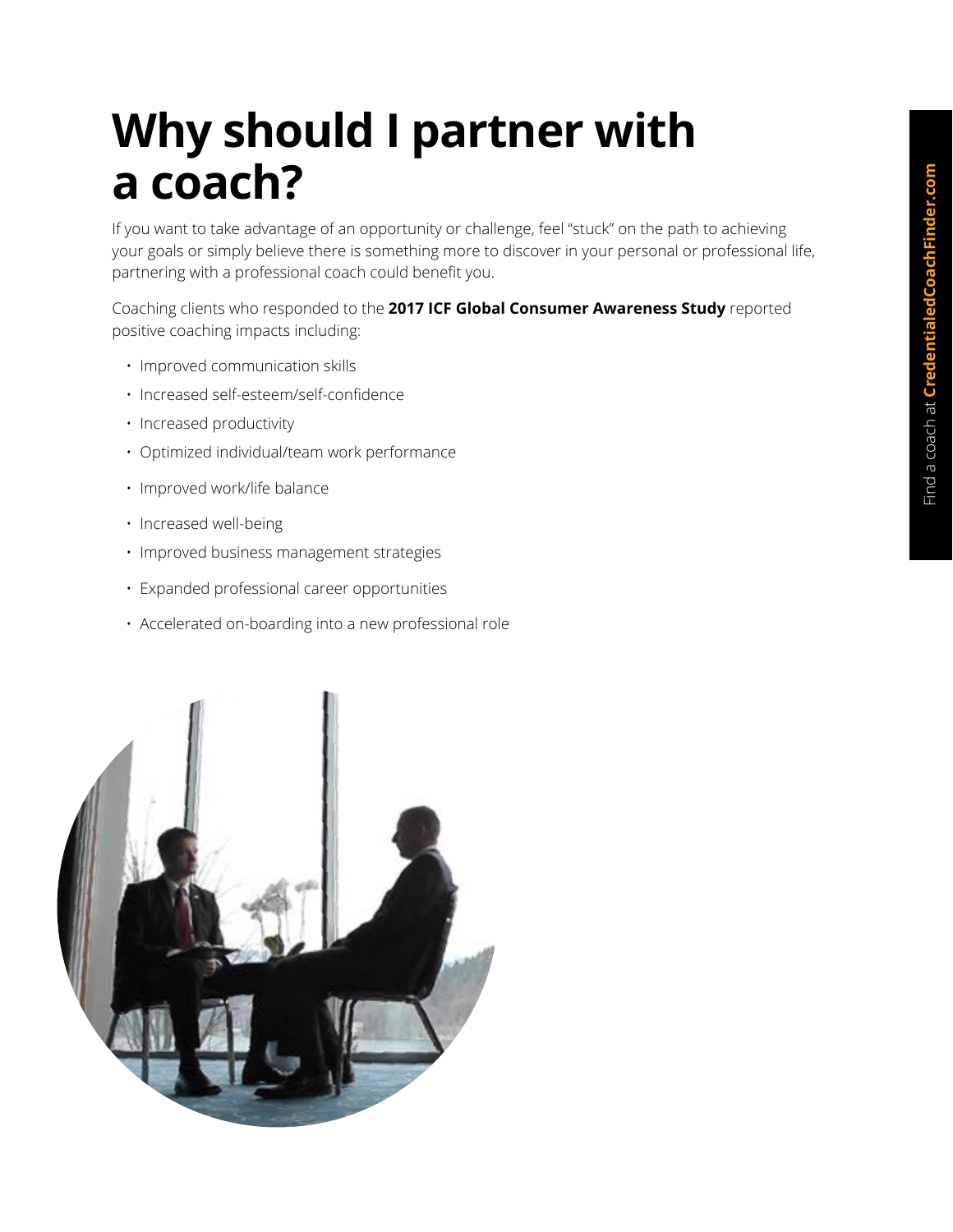画面

"...I love the moment when my coachee gets an ah-ha moment or realizes 'I need to change' or even, 'I want to change.' And then starts this passion. I see passion coming from them that they would like to make changes."

—Kentaro Hayashi, ICF Associate Certified Coach (Japan)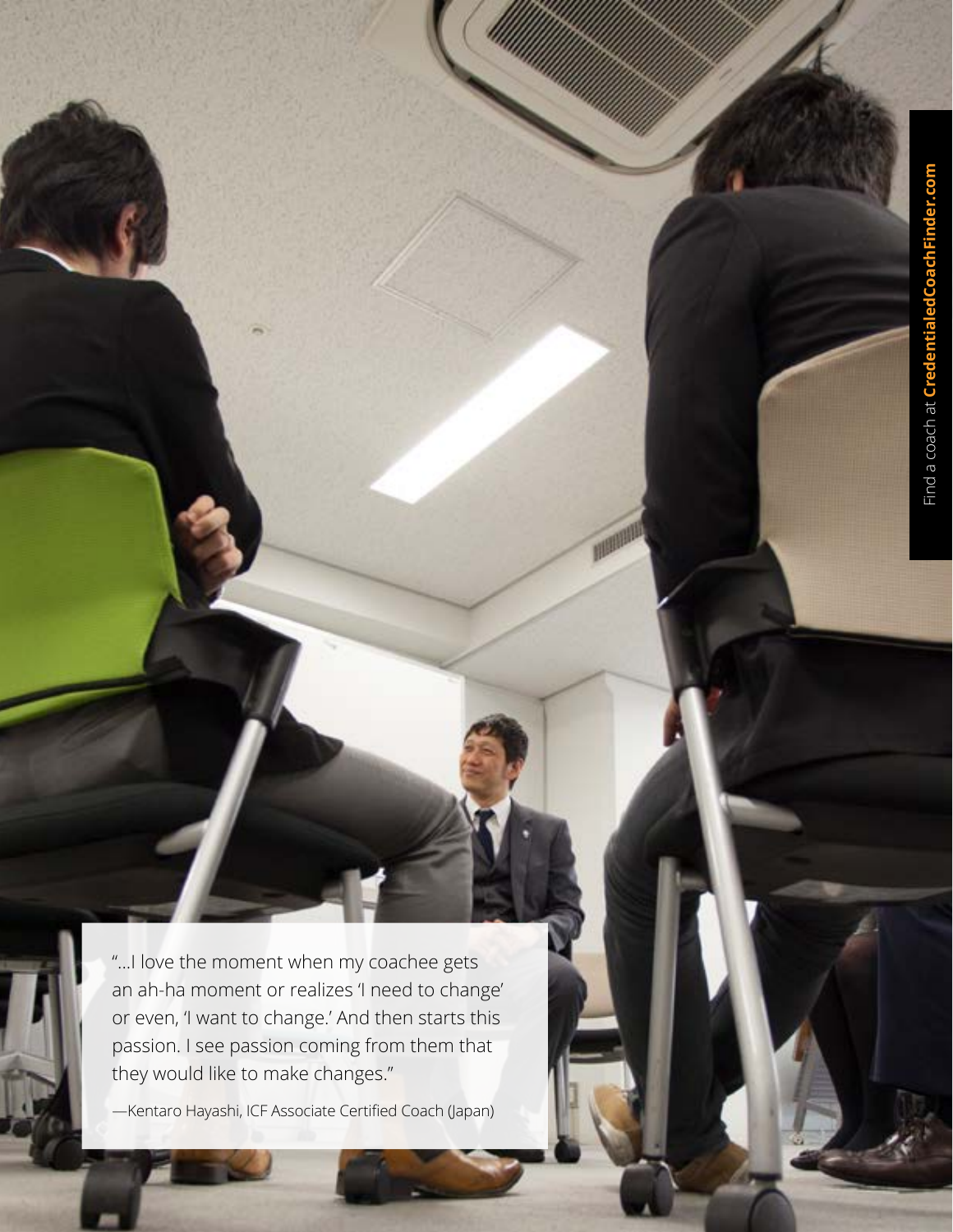## **How do I find a coach?**

Before you begin the process of hiring a coach, take the opportunity to reflect on your objectives for the coaching engagement. Being clear on your goals during the hiring process enables you to find the coach best-suited to help you reach them. Because coaching is a partnership, you should also consider how much value you place on collaboration, other viewpoints and new perspectives. Because coaching is a client-driven process, your buy-in is essential to ensure maximum results.

ICF recommends that you interview three coaches before you make a hiring decision. Ask each about his or her qualifications, experience and skills, and be sure to request at least two client references.

Consider asking the following questions of each prospective coach:

- What is your coaching experience (number of individuals coached, years of experience, types of coaching situations, etc.)?
- What is your coach-specific training (enrolled in an ICF approved training program, other coachspecific training, etc.)?
- What is your coaching specialty or areas in which you most often work?
- What is your philosophy about coaching?
- What types of assessments are you certified to deliver?
- What are some of your coaching success stories (specific examples of individuals who have succeeded as a result of coaching)?

Selecting a coach who holds an ICF Credential ensures that you're working with the best in the industry. Possession of an ICF Credential is a clear sign of a coach's commitment to professional excellence. Currently, more than 22,000 individuals hold one of three ICF Credentials distinguishing themselves as consummate professionals.

 ICF Credential-holders have fulfilled rigorous education and experience requirements and demonstrated a strong commitment to excellence in coaching. To be eligible for an ICF Credential, a coach must complete coach-specific training; achieve a designated number of coaching experience hours; partner with a Mentor Coach; and demonstrate the appropriate understanding and mastery of ICF's definition of coaching, Code of Ethics and Core Competencies.

You may also find it helpful to know that industry research shows a positive link between coaches' credentials and professional memberships, and their clients' overall satisfaction with the coaching experience. According to the 2017 *ICF Global Consumer Awareness Study*, clients were more likely to be satisfied with their coaching experience and recommend coaching to others when they worked with a credentialed coach.

Begin your search for an ICF-credentialed coach with the free Credentialed Coach Finder housed at **CredentialedCoachFinder.com**.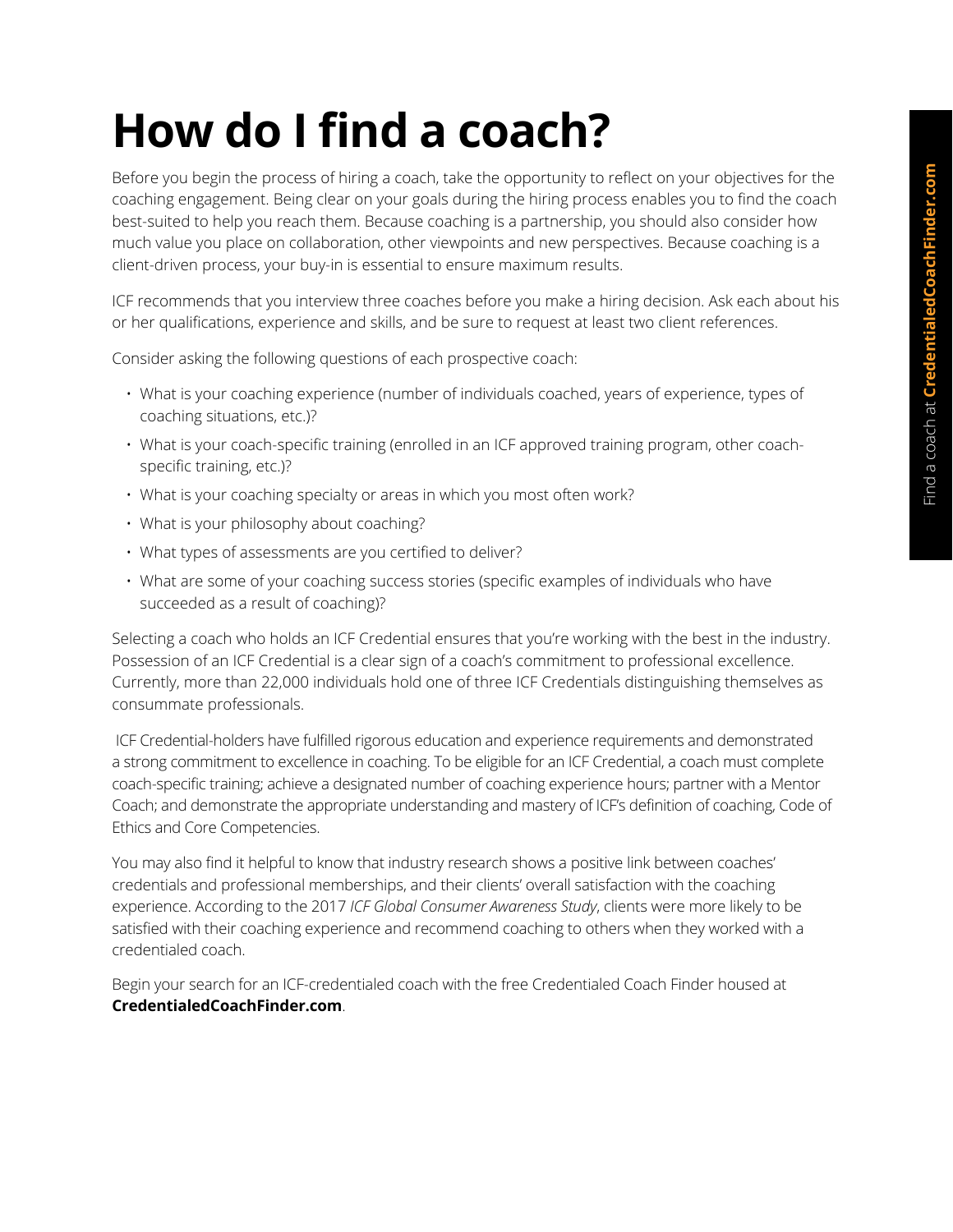"Coaching essentially is a process that will allow you to get where you want to be in a much shorter time and to achieve the success that you want to achieve in your life without doing it on your own. One of the things as a coach is that often if people want to be stretched, then we give the opportunities to be stretched."

—Inta Sellick, ICF Professional Certified Coach (Australia)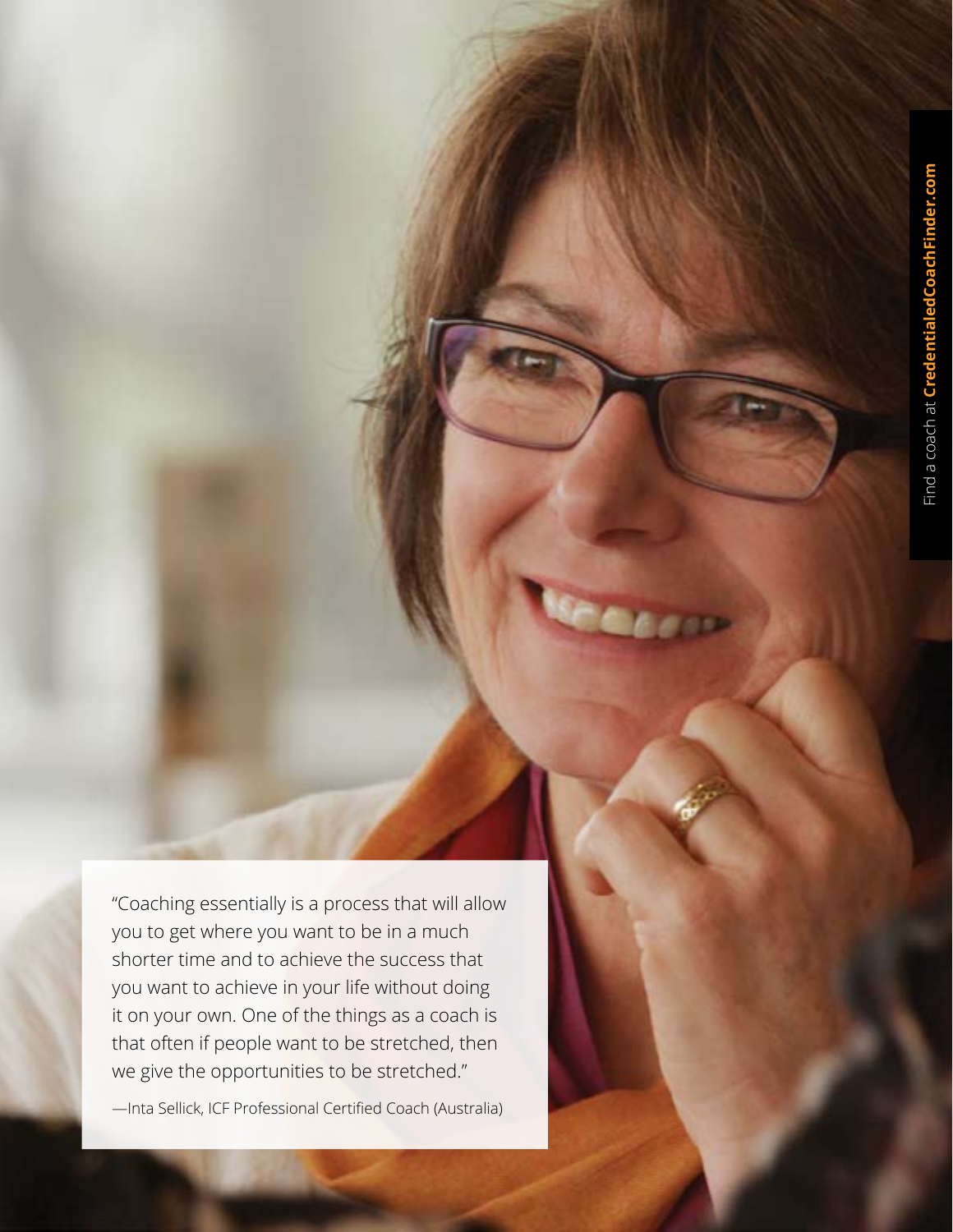#### **What are the benefits of partnering with a coach?**

Professional coaching brings a host of benefits, including fresh perspectives on personal and professional challenges, enhanced decision-making skills, and increased confidence. Coaching can also have a powerful ripple effect, sparking transformation in your family, your community and your workplace.

According to respondents to a 2014 survey conducted by ICF and the Human Capital Institute, benefits of coaching cited by decision-makers in organizations using coaching included:

- Increased engagement
- Faster on-boarding
- Faster leadership development
- Increased emotional intelligence
- Improved team functioning
- Increased commitment
- Increased job satisfaction

"As a result of coaching, I learned to listen, respect and live true to my inner voice—(my true self.) Thanks to coaching, my lifestyle made a 180-degree turn. My ICF coach always applied both coaching skills and life experience very appropriately to lead me to where I needed to go. I respect his ethical and well-mannered coaching approach."

Takeshi Horiuchi *Independent business owner*